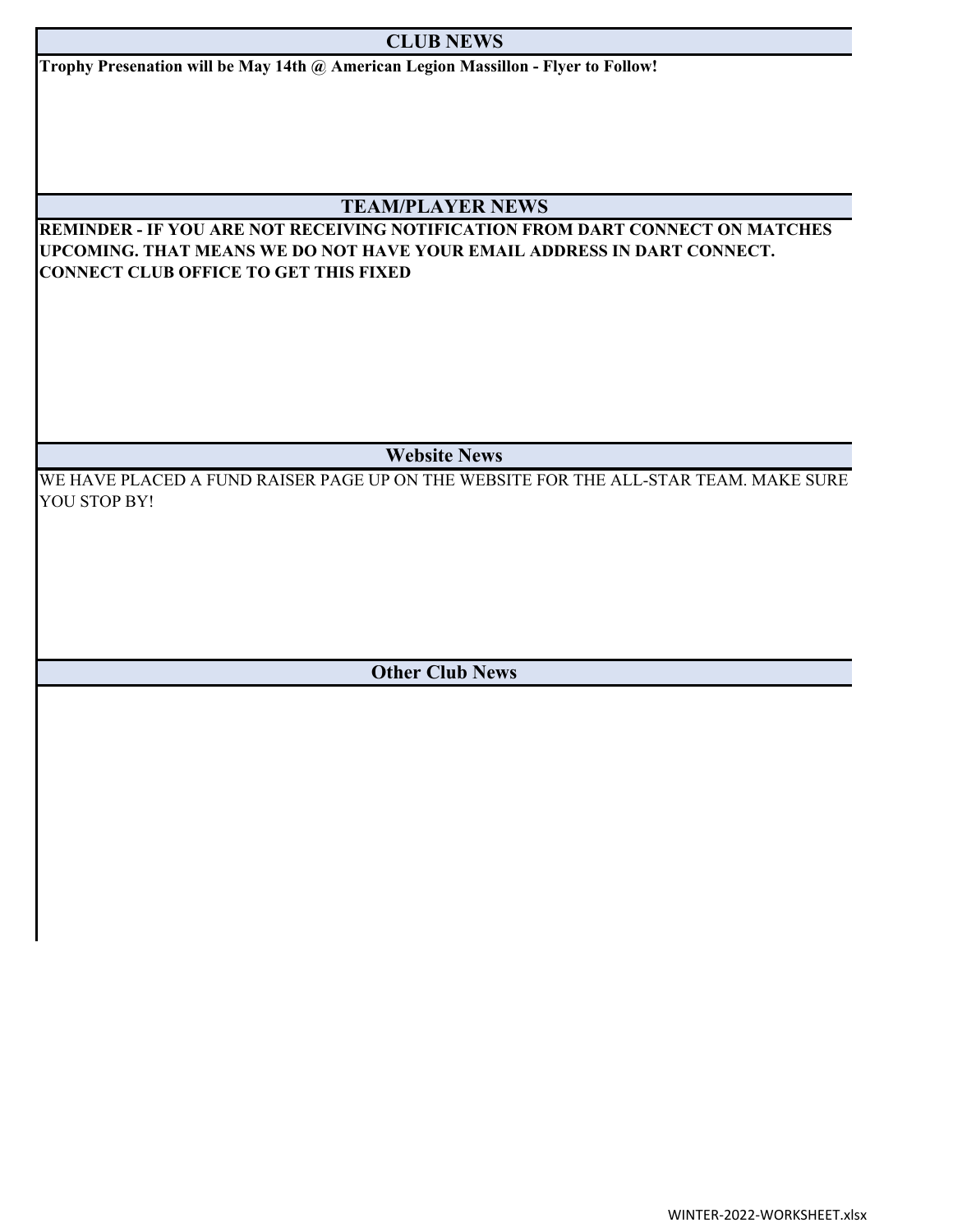| AKRON CANTON DART CLUB INC.                                                        |                                                      |                                                                                                                                                                                                                                                                                                                             |                           |          |                                                      |        |                                                             |  |  |
|------------------------------------------------------------------------------------|------------------------------------------------------|-----------------------------------------------------------------------------------------------------------------------------------------------------------------------------------------------------------------------------------------------------------------------------------------------------------------------------|---------------------------|----------|------------------------------------------------------|--------|-------------------------------------------------------------|--|--|
|                                                                                    | 3058 Cromer Ave NW / Canton, OH 44709 / 234-458-0014 |                                                                                                                                                                                                                                                                                                                             |                           |          |                                                      |        |                                                             |  |  |
| Email: club@akroncantondartclubinc.com<br>Website: akroncantondartclubinc.com      |                                                      |                                                                                                                                                                                                                                                                                                                             |                           |          |                                                      |        |                                                             |  |  |
| <b>WINTER LEAGUE</b><br>WEEK 10<br><b>MAR 22nd 2022</b>                            |                                                      |                                                                                                                                                                                                                                                                                                                             |                           |          |                                                      |        |                                                             |  |  |
| <b>TUNGSTEN A</b>                                                                  | W<br>$\mathbf T$                                     | <b>TUNGSTEN B</b>                                                                                                                                                                                                                                                                                                           | W                         | т        |                                                      | W      | т                                                           |  |  |
| THE DART TEAM                                                                      | 3<br>50                                              | <b>CU NEXT TUESDAY</b>                                                                                                                                                                                                                                                                                                      | 8                         | 76       |                                                      |        |                                                             |  |  |
| C <sub>2</sub> J <sub>2</sub>                                                      | 9<br>65                                              | <b>HOT SHIT</b>                                                                                                                                                                                                                                                                                                             | $\overline{\mathbf{4}}$   | 46       |                                                      |        |                                                             |  |  |
| <b>TEAM TWISTED</b><br><b>PROJECTILE DYSFUNCTION</b>                               | 8<br>80<br>5<br>64                                   | <b>PAOLINO'S POSSE</b><br><b>SHOTS</b>                                                                                                                                                                                                                                                                                      | 9<br>10                   | 65<br>92 |                                                      |        |                                                             |  |  |
|                                                                                    |                                                      | ONE FOR THE ROAD                                                                                                                                                                                                                                                                                                            | 3                         | 47       |                                                      |        |                                                             |  |  |
|                                                                                    |                                                      | <b>SHOT IN THE DARK</b>                                                                                                                                                                                                                                                                                                     | 5                         | 64       |                                                      |        |                                                             |  |  |
|                                                                                    |                                                      |                                                                                                                                                                                                                                                                                                                             |                           |          |                                                      |        |                                                             |  |  |
| <b>NICKEL A</b>                                                                    | W<br>$\mathbf{T}$                                    | <b>NICKEL B</b>                                                                                                                                                                                                                                                                                                             | W                         | T        | <b>NICKEL C</b>                                      | W      | T                                                           |  |  |
| <b>LAKEVIEW</b><br>THE LEFTOVERS                                                   | 5<br>39<br>10<br>56                                  | <b>KILLER RABBITS</b><br><b>WIRED</b>                                                                                                                                                                                                                                                                                       | 3<br>$\overline{7}$       |          | 58 NAFT<br>73 HODAS                                  | 2<br>4 | 47<br>59                                                    |  |  |
| <b>HER DARTS BIGGER</b>                                                            | 3<br>27                                              | DOUBLE DOWNERS                                                                                                                                                                                                                                                                                                              | 10                        |          | 66 CAPT LUSH N THE DEL                               | 4      | 67                                                          |  |  |
| <b>LIQUID COURAGE</b>                                                              | в                                                    | <b>78 CLOSE ENOUGH</b>                                                                                                                                                                                                                                                                                                      | 6                         |          | <b>54 PICKLED NICKELS</b>                            | 11     | 80                                                          |  |  |
| WOO'S                                                                              | 60<br>8                                              | <b>BLUE COLLAR BASTARDS</b>                                                                                                                                                                                                                                                                                                 | 3                         |          | 51 WIRE WALKERS                                      | 9      | 66                                                          |  |  |
|                                                                                    |                                                      | <b>DIX-N-CHIX</b>                                                                                                                                                                                                                                                                                                           | 10                        | 88       | <b>WEAK LINK</b>                                     | 9      | 71                                                          |  |  |
|                                                                                    |                                                      |                                                                                                                                                                                                                                                                                                                             |                           |          |                                                      |        |                                                             |  |  |
|                                                                                    |                                                      | [*] Late Score sheet<br>[p] Penalty                                                                                                                                                                                                                                                                                         | [B] Bye                   |          | [F] Forfeit<br>[P] Postponement                      |        |                                                             |  |  |
|                                                                                    |                                                      | Please make sure you email scoresheets to: club@akroncantondartclubinc.com                                                                                                                                                                                                                                                  |                           |          |                                                      |        |                                                             |  |  |
|                                                                                    |                                                      |                                                                                                                                                                                                                                                                                                                             | <b>BOARD OF DIRECTORS</b> |          |                                                      |        |                                                             |  |  |
|                                                                                    |                                                      | President / Dawn Cupp                                                                                                                                                                                                                                                                                                       |                           |          | Vice President / Shawn Isla ADO Rep. / Chad Williams |        |                                                             |  |  |
|                                                                                    |                                                      | Treasurer-Secretary / Jeff Bowman - 330-639-3990 / Charity & Historian / OPEN                                                                                                                                                                                                                                               |                           |          |                                                      |        |                                                             |  |  |
|                                                                                    |                                                      | Conditions / / Members and Sponsors / / / / James Rupple                                                                                                                                                                                                                                                                    |                           |          |                                                      |        |                                                             |  |  |
|                                                                                    |                                                      | Trustee / Chuck Phillips / Scott Skaggs / Steve Polacheck                                                                                                                                                                                                                                                                   | Shannon Rohr / Don Rohr   |          |                                                      |        |                                                             |  |  |
|                                                                                    |                                                      |                                                                                                                                                                                                                                                                                                                             |                           |          |                                                      |        |                                                             |  |  |
| If there is an * by their name, you either need to pay online or at Darting Around |                                                      |                                                                                                                                                                                                                                                                                                                             |                           |          |                                                      |        |                                                             |  |  |
|                                                                                    |                                                      |                                                                                                                                                                                                                                                                                                                             |                           |          |                                                      |        |                                                             |  |  |
|                                                                                    |                                                      |                                                                                                                                                                                                                                                                                                                             |                           |          |                                                      |        |                                                             |  |  |
| <b>TUNGSTEN SUBS</b><br>BRIAN SOOHEY - TEAM TWISTED                                |                                                      | <b>NICKEL SUBS</b><br><b>GARY CATHEY - WIRED</b>                                                                                                                                                                                                                                                                            |                           |          |                                                      |        | <b>ROSTER UPDATES</b><br><b>KIRBY VAN FOSSEN (FEES DUE)</b> |  |  |
| <b>BEN LUSTER - C2 J2</b>                                                          |                                                      |                                                                                                                                                                                                                                                                                                                             |                           |          | SUZZETTE UNKEFER - BLUE COLLAR BASTARDS              |        | <b>SUZZETTE UNKEFER (FEES DUE)</b>                          |  |  |
| MIKE MCENANEY - SHOT IN THE DARK                                                   |                                                      | <b>GEOFF ALCORN - HODAS</b>                                                                                                                                                                                                                                                                                                 |                           |          |                                                      |        |                                                             |  |  |
| <b>EDEZ PEREZ - SHOTS</b><br>FRED DELL - PROJECTILE DYSFUNCTION                    |                                                      | TRAVIS HAREN - DIX-N-CHIX<br>PATRICK DIMINNO - KILLER RABBITS                                                                                                                                                                                                                                                               |                           |          |                                                      |        |                                                             |  |  |
| DAVE WESTON - PAOLINO'S                                                            |                                                      |                                                                                                                                                                                                                                                                                                                             |                           |          |                                                      |        |                                                             |  |  |
| SHANNON ROHR - ONE FOR THE ROAD                                                    |                                                      |                                                                                                                                                                                                                                                                                                                             |                           |          |                                                      |        |                                                             |  |  |
| <b>JIM JOHNSON - PAOLINO'S (FEES DUE)</b>                                          |                                                      |                                                                                                                                                                                                                                                                                                                             |                           |          |                                                      |        |                                                             |  |  |
|                                                                                    |                                                      |                                                                                                                                                                                                                                                                                                                             |                           |          |                                                      |        |                                                             |  |  |
|                                                                                    |                                                      |                                                                                                                                                                                                                                                                                                                             |                           |          |                                                      |        |                                                             |  |  |
|                                                                                    |                                                      |                                                                                                                                                                                                                                                                                                                             |                           |          |                                                      |        |                                                             |  |  |
|                                                                                    |                                                      |                                                                                                                                                                                                                                                                                                                             |                           |          |                                                      |        |                                                             |  |  |
|                                                                                    |                                                      |                                                                                                                                                                                                                                                                                                                             |                           |          |                                                      |        |                                                             |  |  |
|                                                                                    |                                                      |                                                                                                                                                                                                                                                                                                                             |                           |          |                                                      |        |                                                             |  |  |
|                                                                                    |                                                      |                                                                                                                                                                                                                                                                                                                             |                           |          |                                                      |        |                                                             |  |  |
|                                                                                    |                                                      |                                                                                                                                                                                                                                                                                                                             |                           |          |                                                      |        |                                                             |  |  |
|                                                                                    |                                                      |                                                                                                                                                                                                                                                                                                                             |                           |          |                                                      |        |                                                             |  |  |
|                                                                                    |                                                      |                                                                                                                                                                                                                                                                                                                             |                           |          |                                                      |        |                                                             |  |  |
| Sub Fees<br>Yearly Fees Due                                                        |                                                      |                                                                                                                                                                                                                                                                                                                             |                           |          |                                                      |        |                                                             |  |  |
| Seasonal Fees Due                                                                  |                                                      |                                                                                                                                                                                                                                                                                                                             |                           |          |                                                      |        |                                                             |  |  |
|                                                                                    |                                                      |                                                                                                                                                                                                                                                                                                                             | * FEES TO BE PAID         |          |                                                      |        |                                                             |  |  |
|                                                                                    |                                                      | and the contract of the contract of the contract of the contract of the contract of the contract of the contract of the contract of the contract of the contract of the contract of the contract of the contract of the contra<br>All Subs must complete form & submit with any money due.Read rulebook - Section 14-A Subs |                           |          |                                                      |        |                                                             |  |  |
|                                                                                    |                                                      | If no money is due, a picture of completed and signed form emailed will be enough                                                                                                                                                                                                                                           |                           |          |                                                      |        |                                                             |  |  |
|                                                                                    |                                                      |                                                                                                                                                                                                                                                                                                                             |                           |          |                                                      |        |                                                             |  |  |
|                                                                                    |                                                      | Even if you need to send a sub form with money, you need to also send a picture so you don't get penalized.                                                                                                                                                                                                                 |                           |          |                                                      |        |                                                             |  |  |